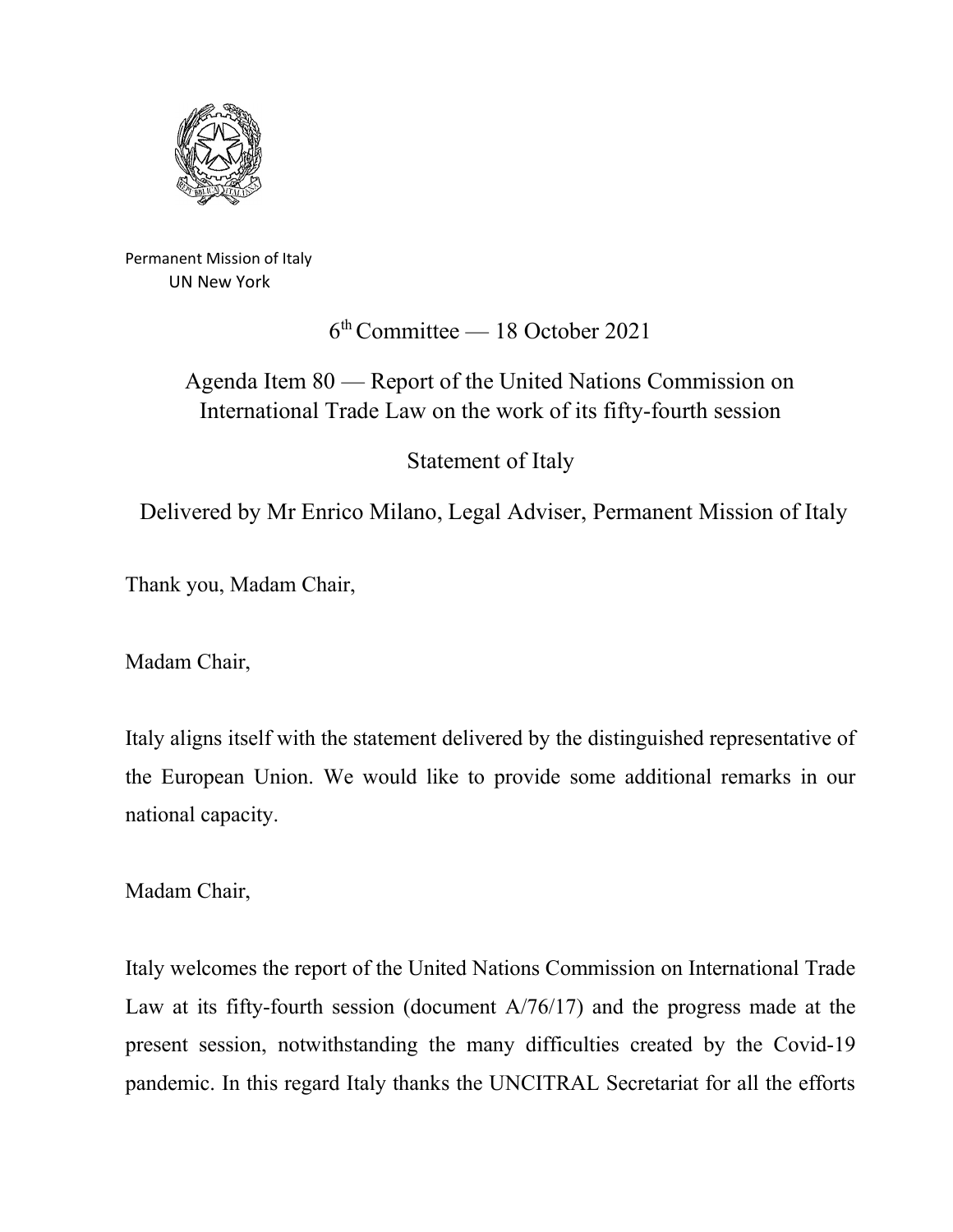made to allow the various working sessions to take place and congratulates the Chairperson(s) of the Working Groups for the profitable work carried out also during the informal meetings. We appreciate the results achieved by the Working Groups and by the Secretariat in this difficult period and we look forward to returning soon to attend the sessions in person, while taking advantage of the experience acquired so far in the online meetings. We are pleased to continue to see UNCITRAL as a forum for effective deliberations to identify mutually agreed tools that improve the rules and regulations of international trade law.

Madam Chair,

We would like to emphasize the expanding role of UNCITRAL in assisting Member States to adapt their legislations to the changing needs of our times, including taking into account new technologies and dedicating special attention to micro, small and medium-sized enterprises, as well as the Commission's concrete contribution to sustainable development. Italy is particularly satisfied with the finalization of texts elaborated by Working Groups I and II. In this regard, we are proud that under the chair of Professor Maria Chiara Malaguti both a Legislative Guide on Key Principles of a Business Registry and a Legislative Guide on a Limited Liability Entity have been adopted. Both these instruments will concretely help countries to offer to micro, small and medium-sized enterprises a more inclusive legal environment, inducive of sustainable development.

Madam Chair,